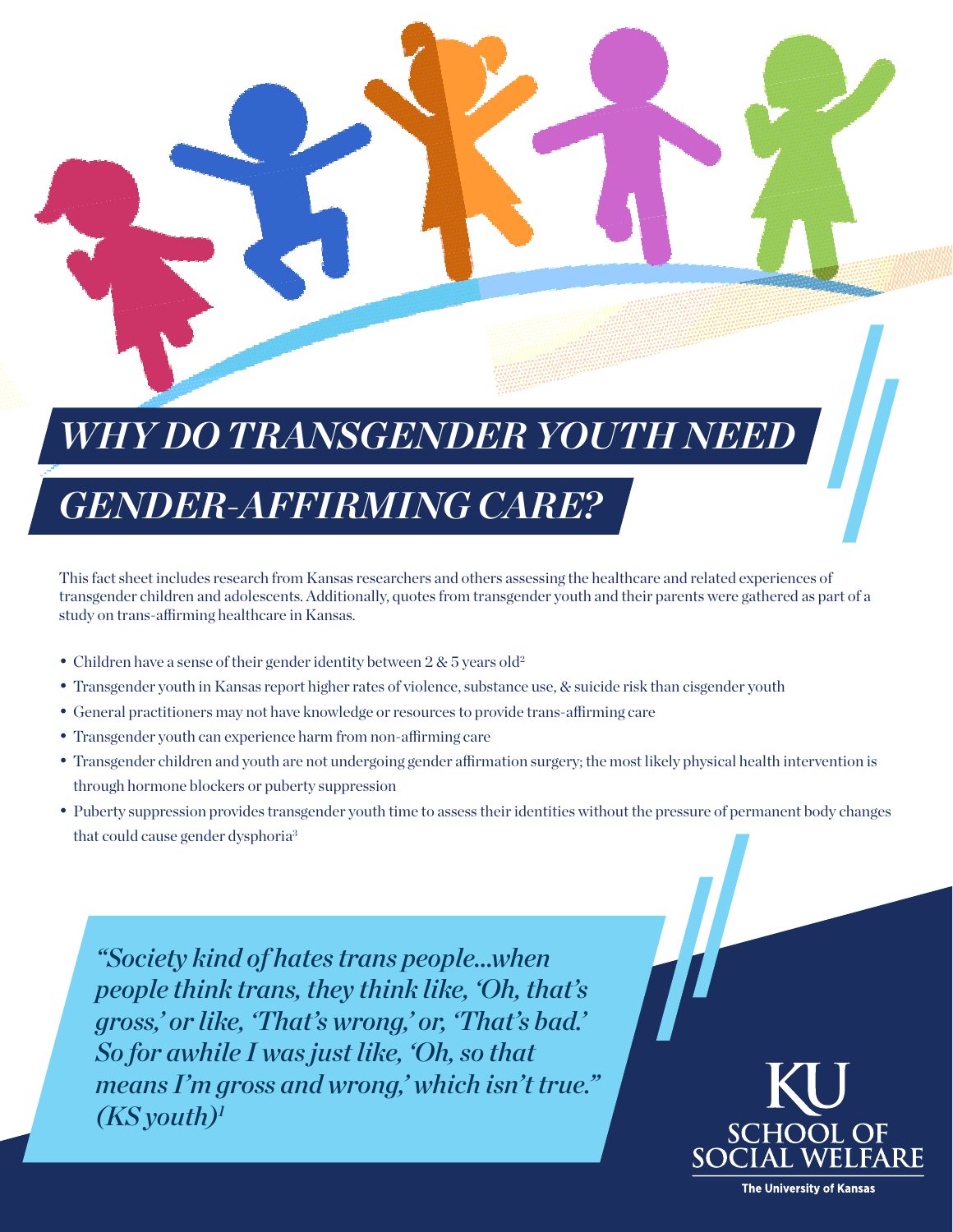### *WHAT DO YOU WANT PEOPLE TO KNOW ABOUT TRANS PEOPLE?*

"We're just like everyone else. We're not all the same person. There might be people who are sensitive about the topic, and people who want to be stealth. Then there might be people who want the world to know and they're proud to be themselves. And either way, it's amazing and they're themselves. But not one of us is the same...We just want to be like everyone else. There's no, "I'm special because of this." It's just, we're transitioning for a reason, not for attention." 1

#### *WHAT RECOMMENDATIONS DO TRANSGENDER YOUTH AND FAMILIES HAVE?*

- Medical and mental health providers need ongoing continuing education about diverse gender identities and trans-affirming care
- Policies and data collection systems are often not set up for transgender and gender diverse people. We need better, more affirming systems and policies (e.g. for name change, pronouns, etc.).
- Mental health providers who work with binary transgender clients often lack knowledge and training to work competently with nonbinary clients.4

*"…just to know that all the doctors…and all the medical professionals are trained, and you don't have to worry about going in to see somebody that they're not going to understand, or that they're going to misgender him or anything…" (KS Parent)1*



• Most kids/families can't find affirming care in their community and have to travel or relocate; most travel to different cities or even across state lines; already a

lack of providers competent in this area

*"I HOPE ALL THE [TRANS] KIDS CAN GET ACCESS TO HEALTHCARE. I MEAN, A BIG DEAL FOR US." 1*

# *THAT'S SOMETHING THAT'S*

For resources, research, or training materials, contact the *CENTER FOR LGBTQ+ RESEARCH AND ADVOCACY LGBTQRESEARCH@KU.EDU*